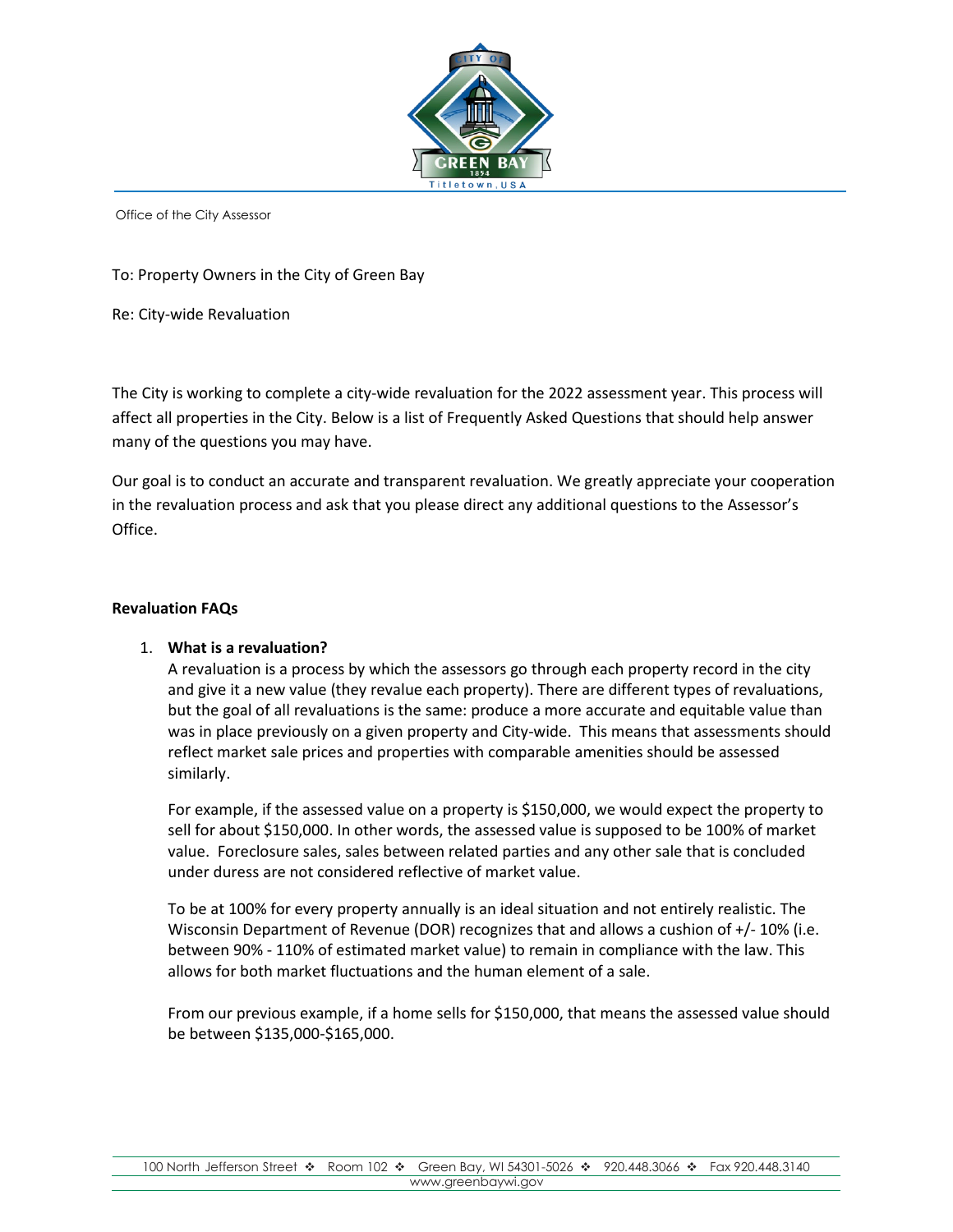

### 2. **Why is the City undergoing this revaluation process?**

Wisconsin Department of Revenue statutes require municipalities to be within 10% of market value (between 90% - 110%) to be considered "in compliance." The City of Green Bay's overall ratio was 90.1% in 2019, and the City is expected to be out of compliance (<90%) for 2020.

#### 3. **Who is performing the revaluation?**

The revaluation is a collaborative effort by both Assessor's Office staff and Forward Appraisal LLC, a professionally licensed appraisal company. Forward Appraisal has worked as contracted appraisers in the City of Green Bay Assessor's Office for fifteen years and a portion of this revaluation process is an extension of their annual tasks, just as a portion of it is an extension of the annual tasks for the City employees.

#### 4. **How does the revaluation work?**

There are different types of revaluations that can be undertaken: market update, drive-by revaluation, exterior revaluation, and full revaluation. In this case, the City will be undergoing a combination of a market update and drive-by revaluation.

Appraisers will be going through each property's record card to confirm that information we have on file is accurate via electronic and remote means (e.g. satellite/GIS imagery, Google Maps, etc.). Then we will perform sales studies, neighborhood studies, income/expense studies (for income-producing properties), and other necessary studies to assist in creating new models. Using these models, we will adjust valuation tables as necessary to better reflect market conditions. We will then field verify a percentage of the values before sending out the final assessment notices.

# 5. **How are City taxes calculated?**

Tax rates are built using two numbers: total City valuation and total City budget. The tax rate then gets applied to each individual property's valuation to determine what amount of taxes each property is responsible for. Given that the budget is put in place after the values are set, there is no way to determine exact tax rates or amounts during the revaluation.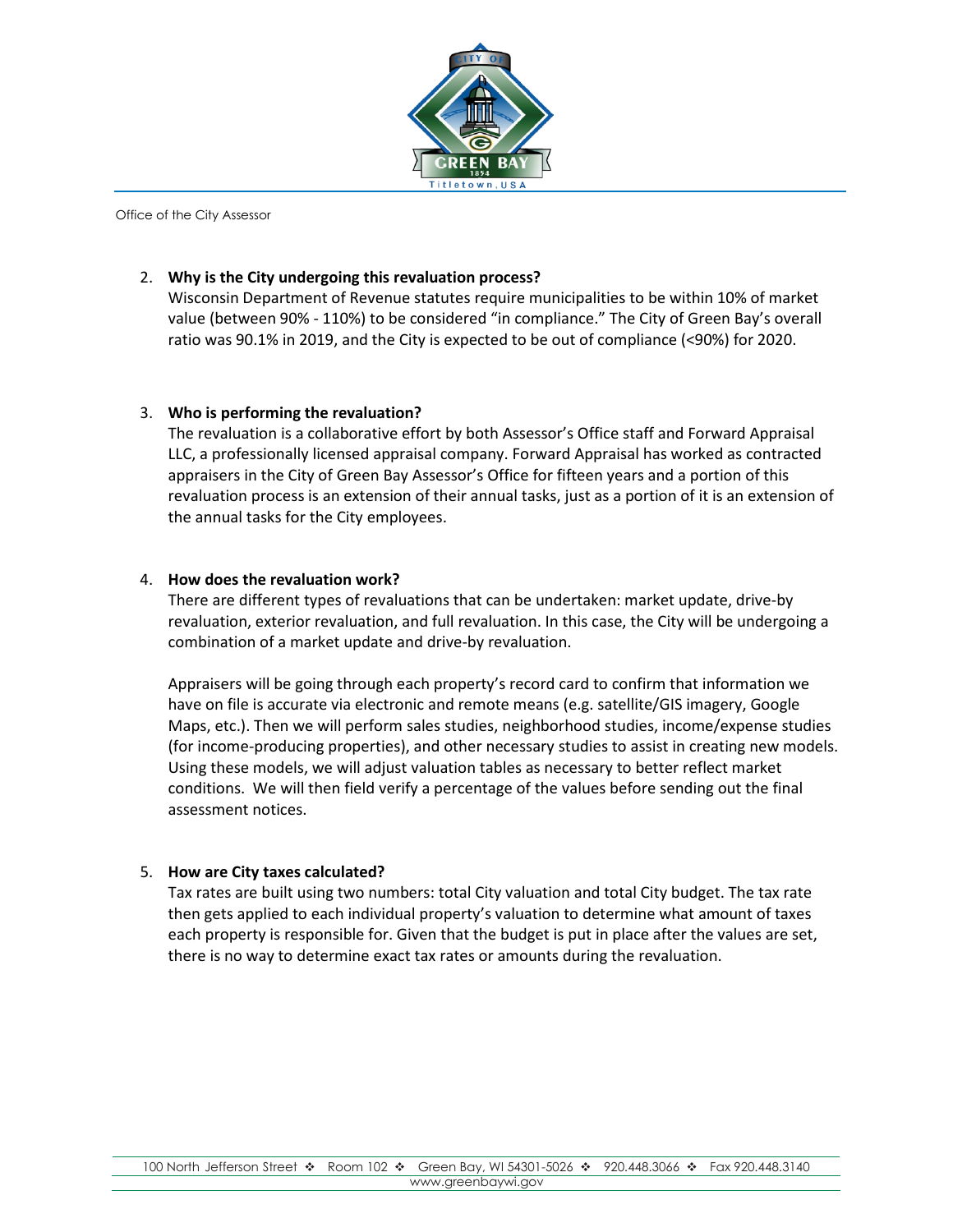

#### 6. **How is this going to change my property's taxes?**

Some property owners may see a decrease in both value and taxes owed, some may see an increase in both value and taxes owed, and some may see an increase or decrease in value and the opposite in taxes owed. A property's value going up does not alone cause a higher tax amount owed.

We can use sample numbers to illustrate this concept.

| <b>Total Budget</b>         | -<br>- | \$20,000,000    |
|-----------------------------|--------|-----------------|
| <b>City Valuation Total</b> | =      | \$1,000,000,000 |

Tax Rate (Mill Rate):  $$20,000,000 \div $1,000,000,000 = $.0200$  (or \$20.00 per thousand)

A home valued at \$150,000, the taxes owed would be \$3,000.

Now, let us suppose the sample underwent a revaluation.

| Total Budget                                              | $=$          | \$20,000,000    | *Not affected by revaluation                                                                  |
|-----------------------------------------------------------|--------------|-----------------|-----------------------------------------------------------------------------------------------|
| <b>City Valuation Total</b>                               | $\alpha = 1$ | \$1,100,000,000 |                                                                                               |
|                                                           |              |                 |                                                                                               |
|                                                           |              |                 | Tax Rate (Mill Rate): \$20,000,000 $\div$ \$1,100,000,000 = \$.0182 (or \$18.20 per thousand) |
|                                                           |              |                 |                                                                                               |
| A home valued \$150,000, the taxes owed would be \$2,730. |              |                 |                                                                                               |

It is important to remember though, that during a revaluation all property values are adjusted closer to market value. If the home were reassessed from \$150,000 to \$165,000, the taxes owed would be \$3,003 (similar to the taxes owed prior to the revaluation).

*Please note that the Assessor's Office is strictly tasked with attaining accuracy in valuation. This is true both of revaluation years and non-revaluation ("maintenance") years. Technically, taxes and budget are outside the scope of the Assessor's Office. Please also understand that the total tax rate includes other taxing entities such as the Green Bay Schools, Technical College, and Brown County.*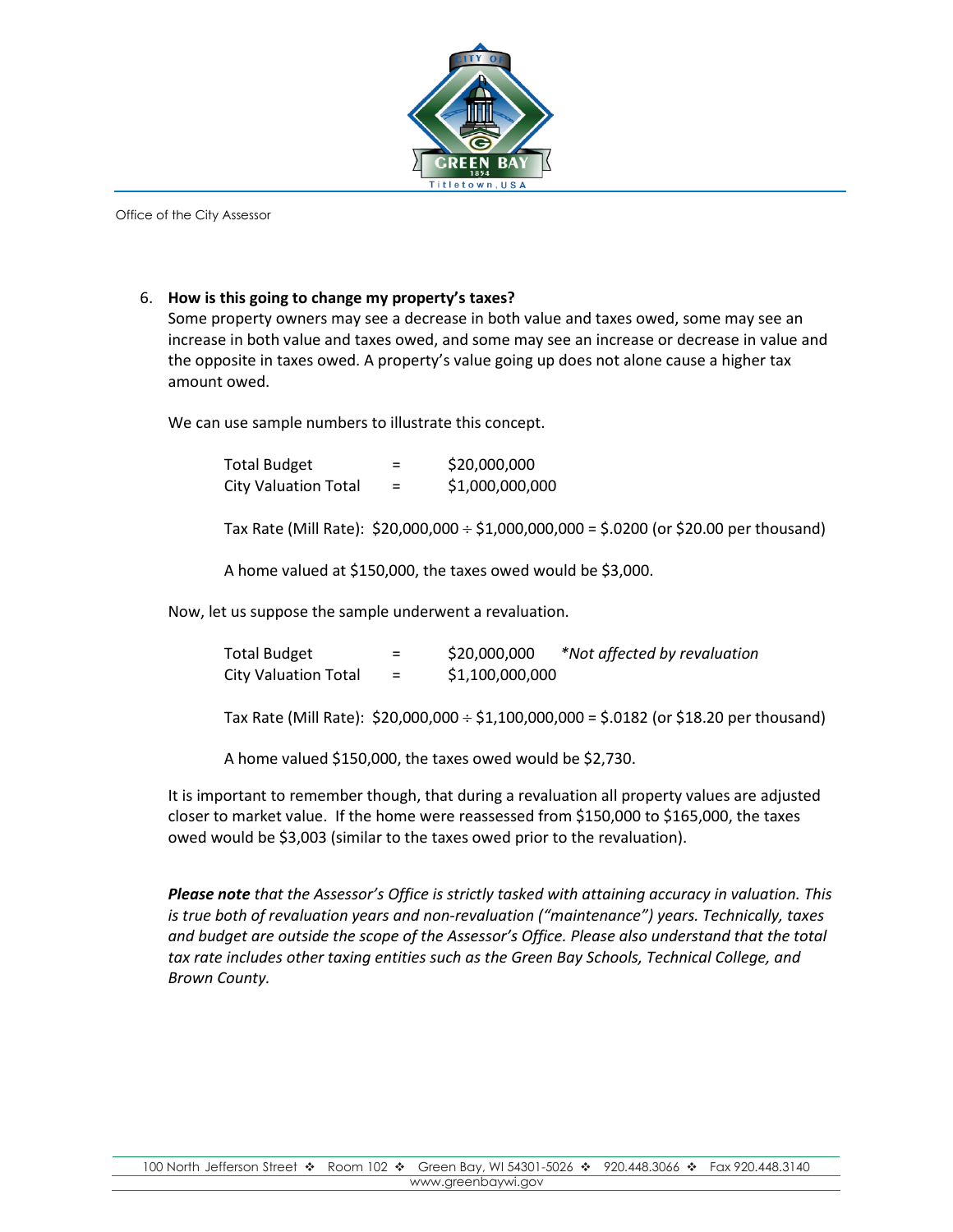

7. **Do I personally need to do anything for my property to get revalued?** (OR) **Does this mean somebody needs to go through my house?**

Most of the work will be done in office and through drive-by review. An exception to that would be inspections for new permits, sales, and rechecks for work from prior years, but those will be worked separately.

If you want someone to go through your home, for whatever reason, the Assessor's office will accommodate your wishes.

8. **I just put up a new garage (or updated my kitchen, or tore down a shed, etc.) Do the assessors know that?**

It never hurts to bring any changes to the attention of the Assessor's Office. If the changes were done without permits, then that's information that the Assessor's Office might not have. Any changes that would have been completed with a permit will be inspected independently of the revaluation process.

#### 9. **Where can I see my property information?**

All property data is available on the City Assessor's website under the "Parcel Data" link. We encourage property owners to look at and verify their property information and bring to our attention any discrepancies they find.

#### 10. **When will notices of new assessments be mailed?**

Notices of changed assessment will be mailed to property owners after values are reviewed in September.

#### 11. **What is "Open book"**

Open book is a set period of time for property owners to contact our office with questions regarding their new values. After notices are mailed, property owners with questions are encouraged to contact our office via phone or email. If a property owner wishes to meet with an appraiser in person, an appointment will be set up to discuss their property.

12. **What if I still disagree with my value after my Open Book appointment?**

A property owner who still disagrees with the assessed value has the right to appear before the Board of Review. This board acts like a court by taking oral testimony from the property owner and the Assessor's office. The board then makes decisions based upon the evidence presented.